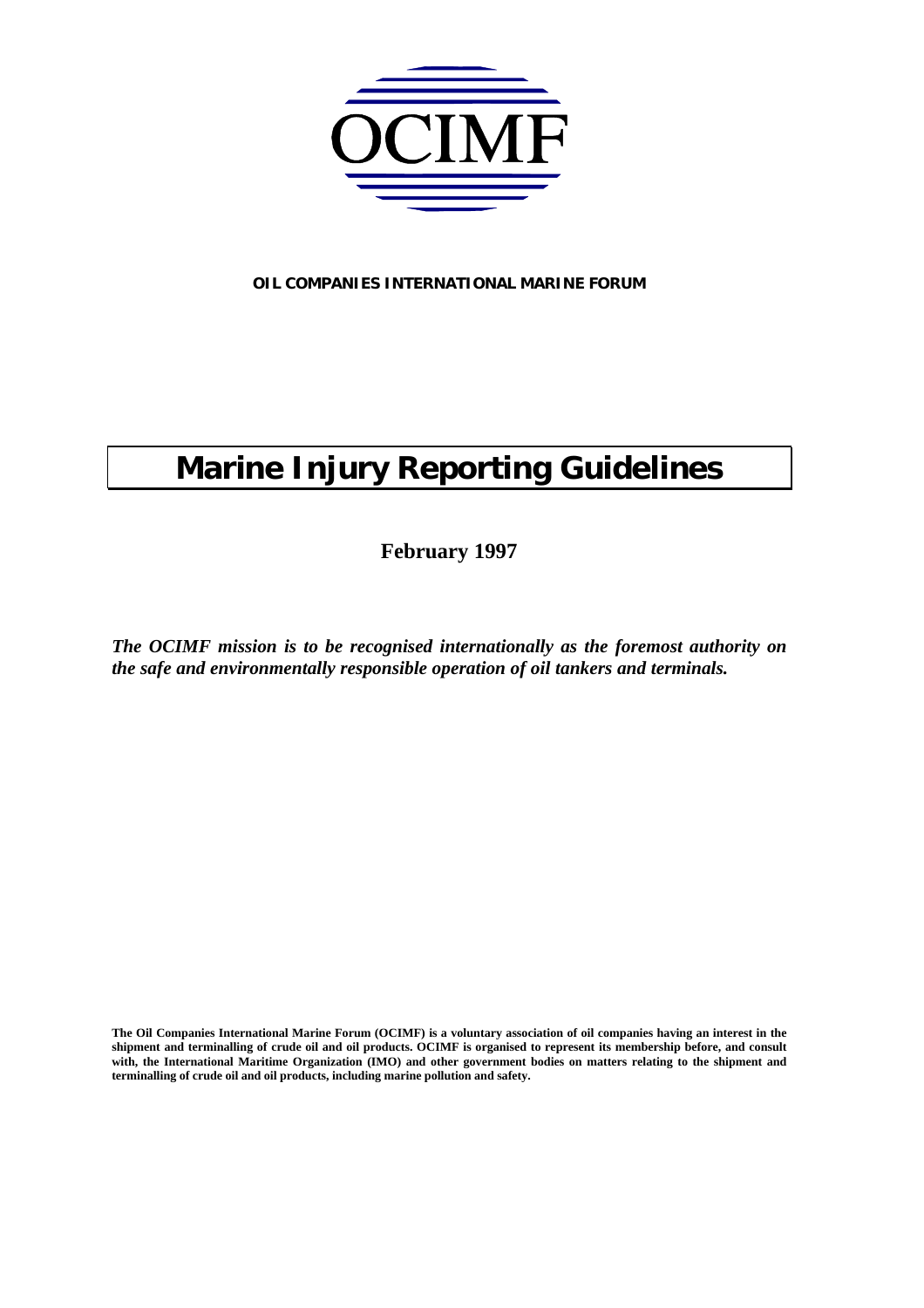### **Table of Contents**

| Section | Contents                                                                                                                                                                                                                                                                                                         |   | Page                                                                                                                                                    |
|---------|------------------------------------------------------------------------------------------------------------------------------------------------------------------------------------------------------------------------------------------------------------------------------------------------------------------|---|---------------------------------------------------------------------------------------------------------------------------------------------------------|
| 1.0     | Objective                                                                                                                                                                                                                                                                                                        |   | 1                                                                                                                                                       |
| 2.0     | <b>Scope</b>                                                                                                                                                                                                                                                                                                     |   | 1                                                                                                                                                       |
| 3.0     | <b>Definitions:</b>                                                                                                                                                                                                                                                                                              |   | $\overline{2}$                                                                                                                                          |
|         | • Company<br>• Incident<br>• Work Injury<br>• Fatality<br>• Lost Workday Case<br>• Restricted Work Case<br>• Medical Treatment Case<br>• Lost Time Injuries<br>• First Aid Case<br>• Total Recordable Cases<br>• Near Miss<br>• Exposure Hours<br>• Permanent Total Disability<br>• Permanent Partial Disability |   | $\overline{2}$<br>$\overline{c}$<br>$\overline{c}$<br>$\overline{2}$<br>$\overline{2}$<br>$\frac{2}{3}$<br>3<br>$\overline{4}$<br>4<br>4<br>4<br>4<br>5 |
| 4.0     | <b>Safety Performance Measurement:</b>                                                                                                                                                                                                                                                                           |   | 6                                                                                                                                                       |
|         | LTIF (Lost Time Injury Frequency)<br>TRCF (Total Recordable Case Frequency)                                                                                                                                                                                                                                      | 6 | 6                                                                                                                                                       |
| 5.0     | <b>Assessment of Work Related Accidents</b>                                                                                                                                                                                                                                                                      |   | $\overline{7}$                                                                                                                                          |
| 6.0     | <b>Decision Tree for Incident Classification</b>                                                                                                                                                                                                                                                                 |   | 8                                                                                                                                                       |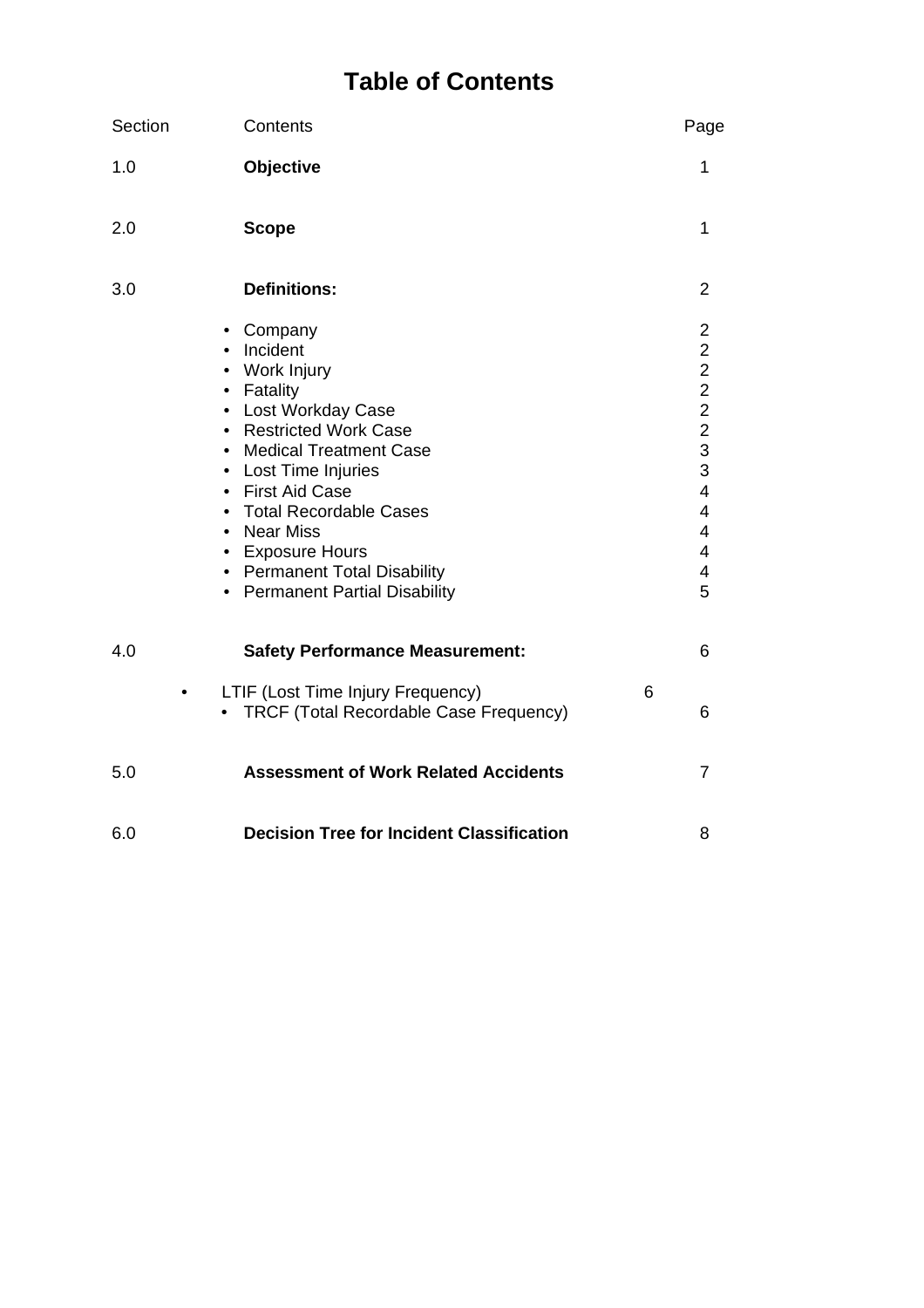## **Marine Injury Reporting Guidelines**

#### **1.0 Objective**

The primary purpose of these guidelines is to promote, among tanker operators, an increased understanding and awareness of personnel safety through the efficient and accurate reporting and recording of accidents.

The guidelines are intended to:

provide a consistent method among tanker operators for collecting, classification and reporting, and communicating data on all injuries occurring onboard, the monitoring of which will provide a measure of effectiveness of safety management systems;

facilitate the comparison of safety performance with others; and

coordinate practices and policies with the objective of reducing the frequency of injuries to seafarers.

*Note: These guidelines do not address the subject of occupational illnesses and deaths from natural causes.*

#### **2.0 Scope**

 $\overline{a}$ 

These guidelines are intended to address the collection of data for injuries occurring to seafarers serving onboard tankers.

*Note: The term seafarer includes all personnel, including those employed through manning agencies, serving in any capacity as part of the ship's complement. Although it does not include contractors\* , it may be appropriate to keep statistics in respect of injuries to such personnel.*

<sup>\*</sup> I.E. specialised maintenance teams or additional paint squads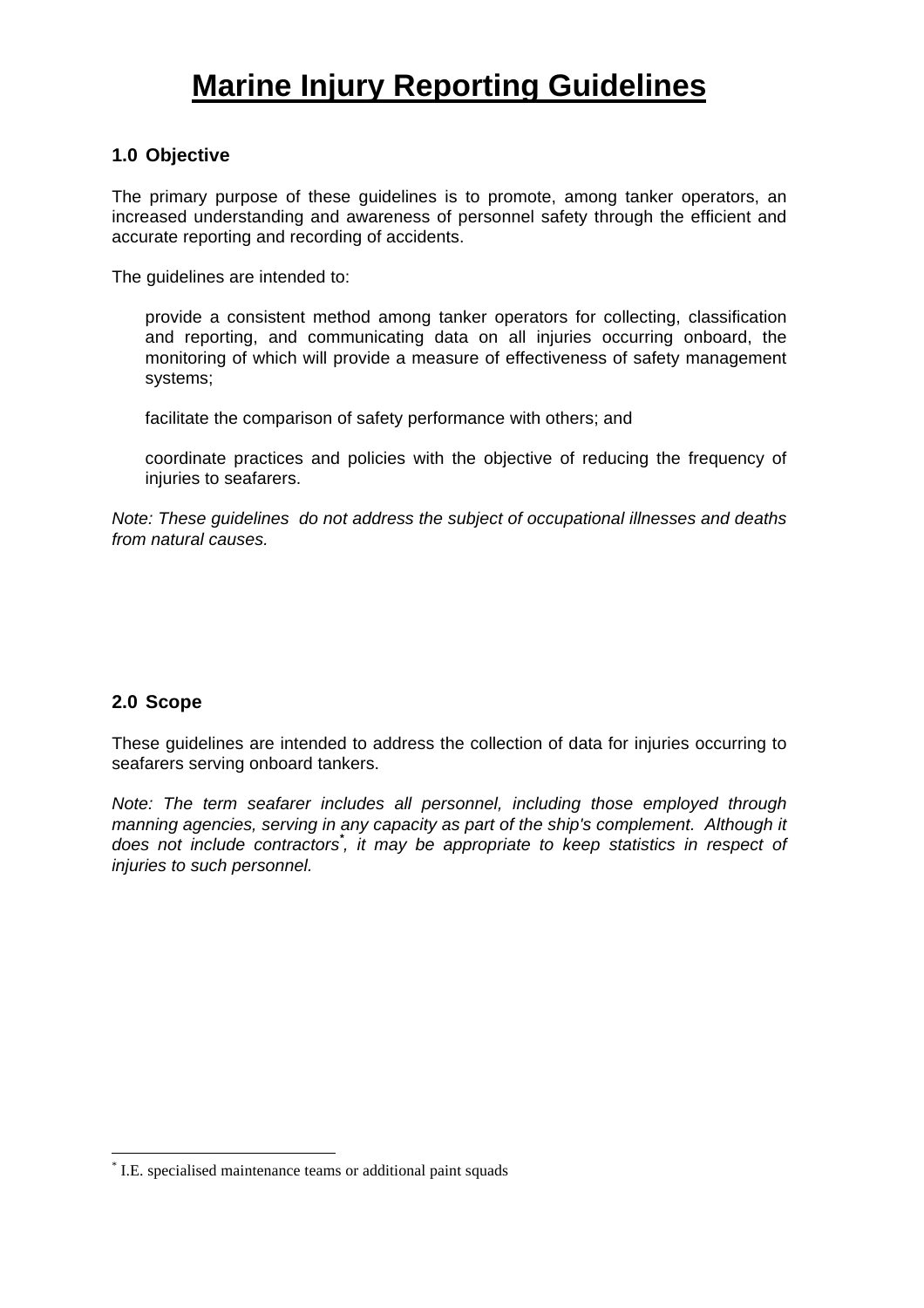### **3.0 Definitions**

- **Company** This is the vessel's operating and/or owning Company.
- **Incident** This is an uncontrolled or unplanned event, or sequence of events, that results in a fatality or injury to a seafarer onboard ship or whilst ashore on company business.

*Note: This excludes;*

- *• suicide or attempted suicide;*
- *• criminal or terrorist activity;*
- *• a deliberate act on the part of another individual; and,*
- *• incidents which occur off the ship but where the consequences appear onboard at some later time.*
- **Work Injury** This is any sign or symptom of physical damage or impairment to any part of the body directly resulting from an incident, regardless of the length of time between the incident and the appearance of the injury.
- **Fatality** A death directly resulting from a work injury regardless of the length of time between the injury and death.

*Note: fatalities are included in the Lost Time Injury count.*

**Lost Workday** This is an injury which results in an individual being unable to **Case (LWC)** carry out any of his duties or to return to work on a scheduled work shift on the day following the injury unless caused by delays in getting medical treatment ashore*.*

> *Note: An injury is classified as an LWC if the individual is discharged from the ship for medical treatment.*

**Restricted Work** This is an injury which results in an individual being unable to **Case (RWC)** perform all normally assigned work functions during a scheduled work shift or being assigned to another job on a temporary or permanent basis on the day following the injury.

> *Note: The following come into the category of "less than normal assigned work functions"*

- *performing all duties or normal assigned work functions but at less than full time schedule;*
- *• performing limited duties at normally assigned job at fulltime schedule; and,*
- *• transfer to other duties*.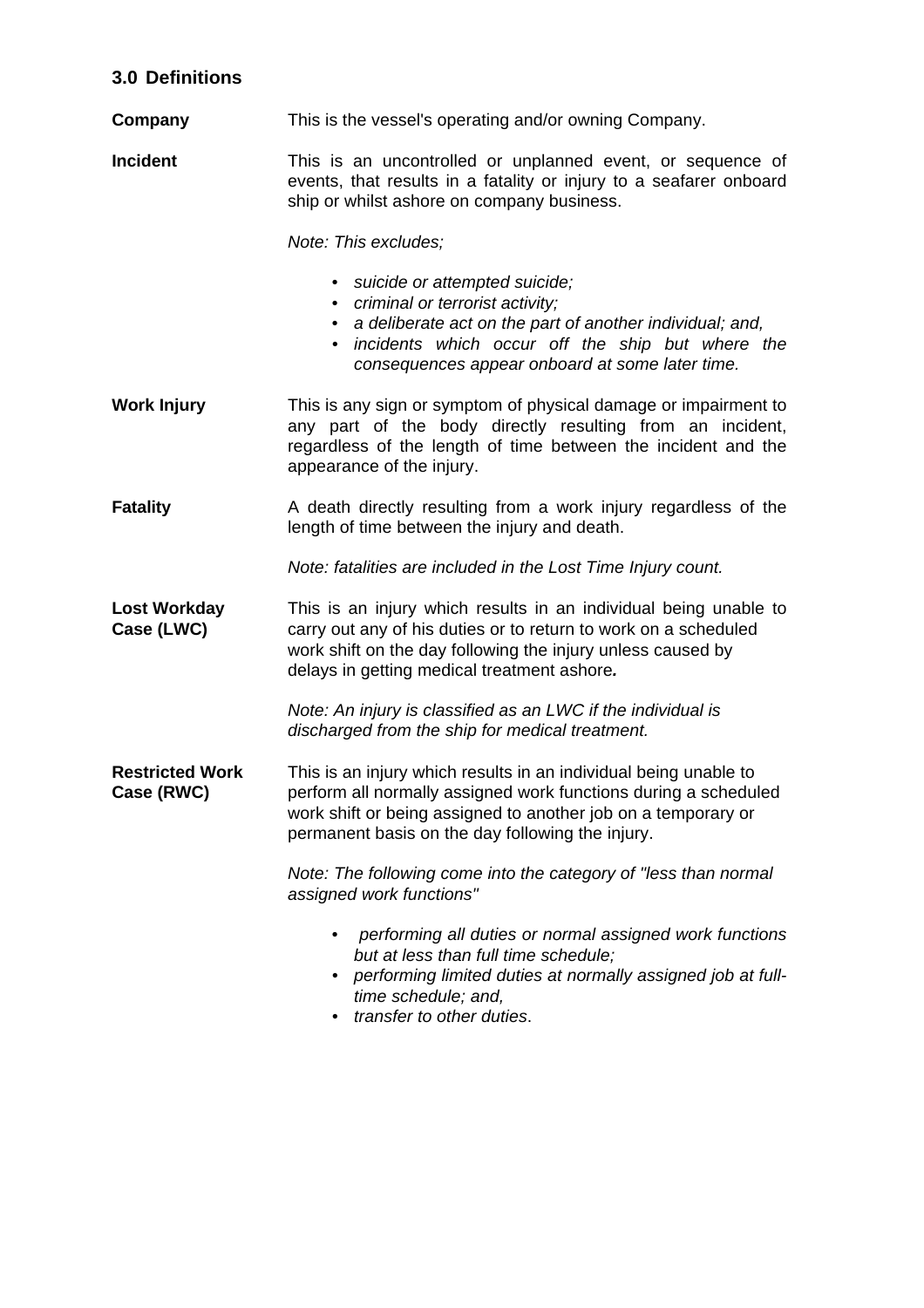**Medical Treatment** This is any work-related loss of consciousness (unless due **Case (MTC)** to ill health), injury or illness requiring more than first aid treatment by a physician, dentist, surgeon or registered medical personnel, e.g. nurse or paramedic under the standing orders of a physician, or under the specific order of a physician or if at sea with no physician onboard could be considered as being in the province of a physician.

#### MTCs include:

- injuries which result in loss of consciousness, even if the individual resumes work after regaining consciousness (N.B. this does not cover loss of consciousness due to ill health);
- sutures for non-cosmetic purposes;
- use of casts, splints or other means of immobilisation;
- any general surgical treatment;
- removal of embedded objects from eye by surgical means;
- use of other than non-prescriptive drugs or medications;
- use of a series of compresses for treatments of bruises, sprains or strains;

MTCs exclude the following:

- first aid, LWCs and RWCs;
- hospitalisation for observation without treatment;
- a one-off tetanus injection;
- consultative visit to, or examination by, a physician or registered professional for the purpose of a confirmatory check.
- **Lost Time Injuries** Lost Time Injuries are the sum of Fatalities, Permanent Total **(LTIs)** Disabilities\*\* , Permanent Partial Disabilities and Lost Workday Cases.
	- (LTIs = Fatalities + PTD + PPD + LWC)

 $\overline{a}$ 

<sup>\*\*</sup> For disabilities see page 4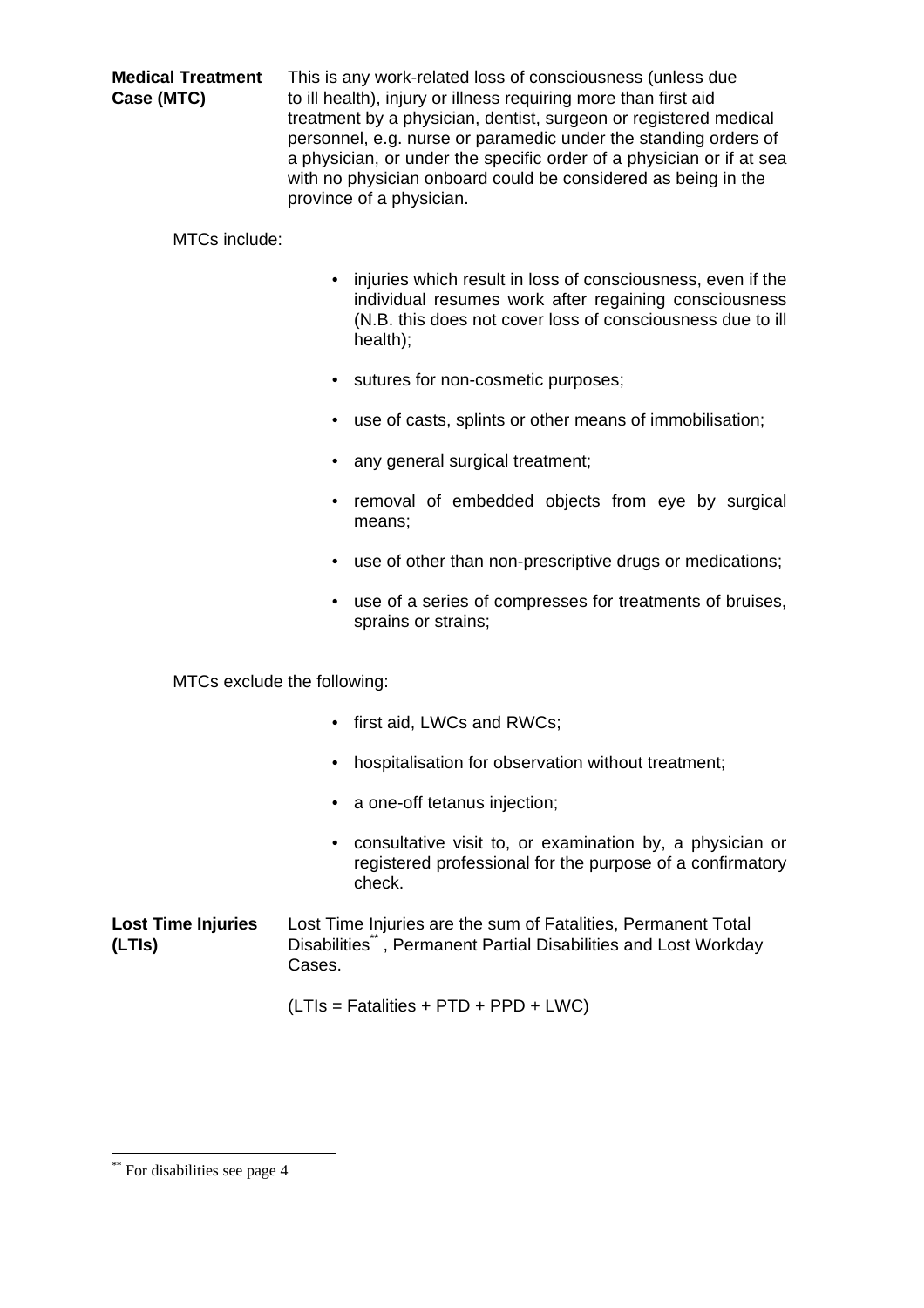**First Aid Case (FAC)** This is any one-time treatment and subsequent observation or minor injuries such as bruises, scratches, cuts, burns, splinters, etc. The first aid may or may not be administered by a physician or registered professional.

FACs include:

- follow-up visits to a physician or nurse for observation ONLY, or for routine dressing change;
- negative X-ray results;
- cleaning abrasions/wounds with antiseptic and applying dressing;
- irrigation of eye and removal of non-embedded foreign objects using a cotton swab;
- one time administration of oxygen after exposure to toxic atmosphere and resumption of normal (but not restricted) work the following day;
- soaking, application of hot-cold compress and use of elastic bandage on sprains and strains immediately after injury;
- applying one-off cold compress or limited soaking of a bruise;
- use of non-prescriptive medicines;
- use of elastic bandages,
- treatment of First Degree burns.

**Total Recordable** The sum of all work-related fatalities, lost time injuries, restricted **Cases (TRC)** work injuries and medical treatment Injuries.

 $TRCs = LTls + RWCs + MTCs.$ 

- **Near Miss** An event or sequence of events which did not result in an injury but which, under slightly different conditions, could have done so.
- **Exposure Hours** 24 hours per day while serving on board.

**Permanent Total** Permanent Total Disability is any work injury which incapacitates **Disability (PTD)** an employee permanently and results in termination of employment on medical grounds(e.g. loss of limb(s) permanent brain damage, loss of sight) and precludes the individual from working either at sea or ashore.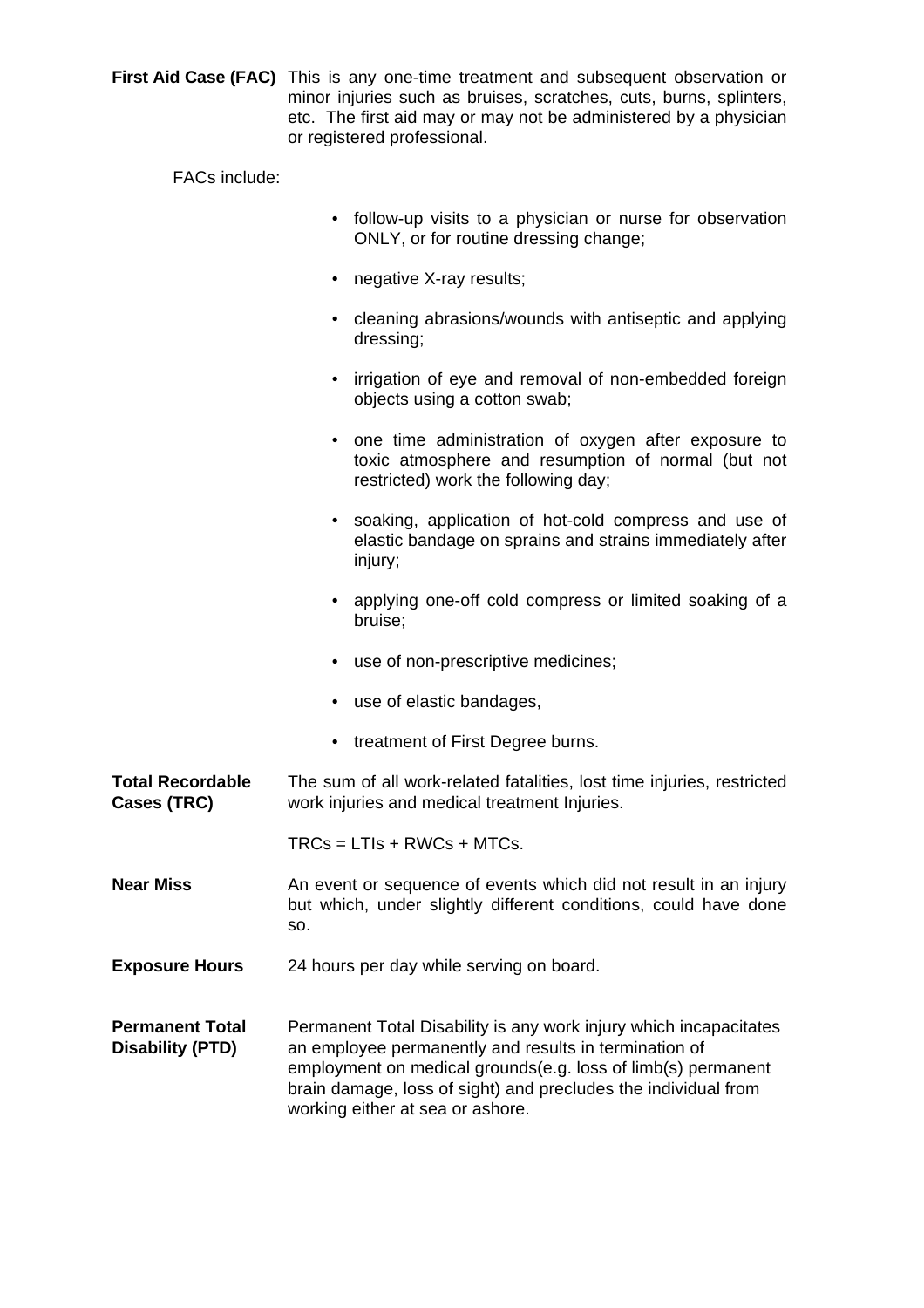**Permanent Partial** Permanent Partial Disability is any work injury which results in **Disability (PPD)** the complete loss, or permanent loss of use, of any member or part of the body, or any impairment of functions of parts of the body, regardless of any pre-existing disability of the injured member or impaired body function, that partially restricts or limits an employees basis to work on a permanent basis at sea. Such an individual could be employed ashore but not at sea in line with industry guidelines.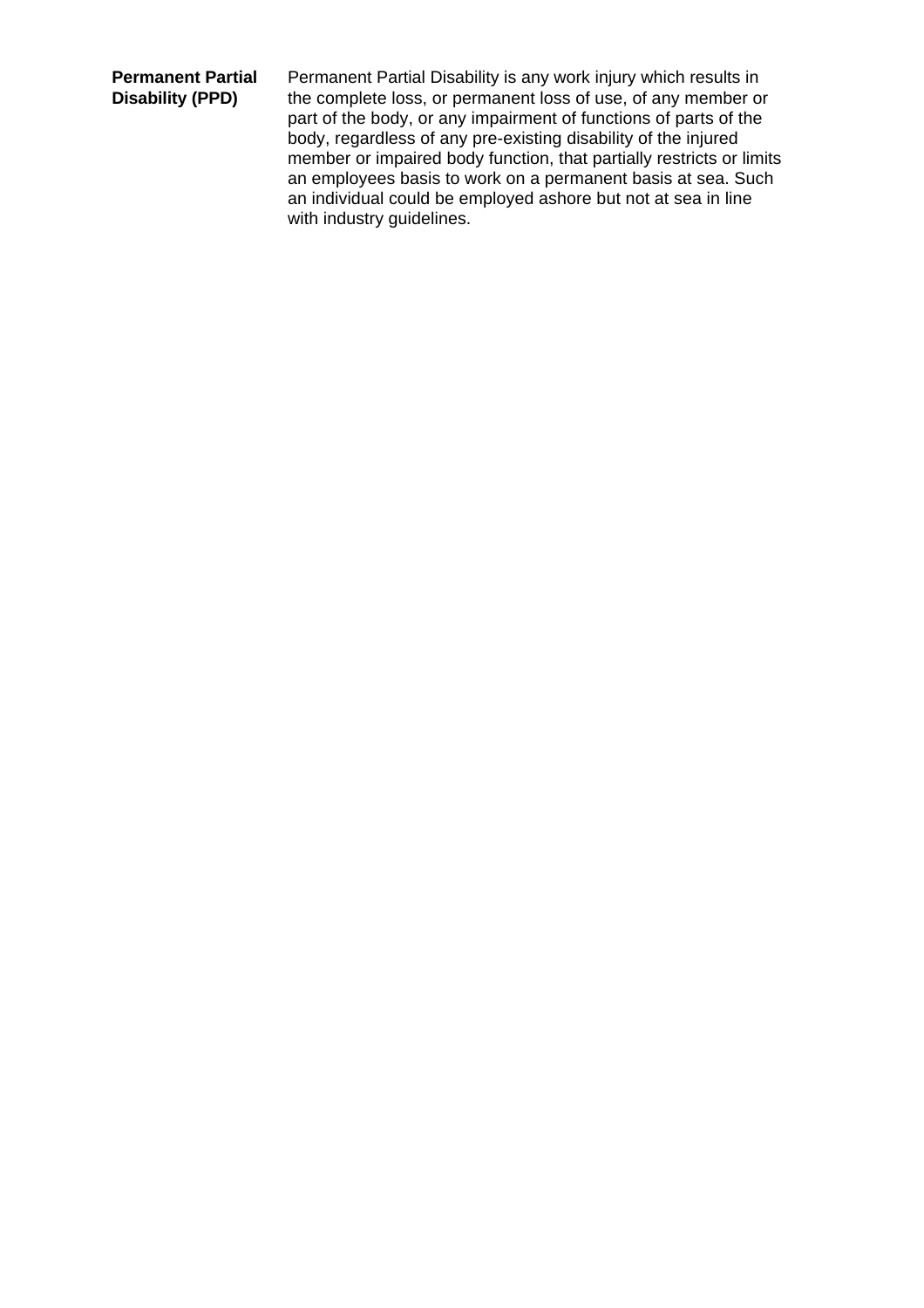#### **4.0 Safety Performance Measurement**

There are a number of ways of measuring safety performance which include:

#### **Lost Time Injury Frequency (LTIF)**

This is the number of Lost Time Injuries per unit exposure hours. The most common unit in respect of LTIF is one million man hours.

> $LTIF = LTIs$  x 1,000,000 Exposure Hours

As an example, if a shipping company had three lost time injuries during a year in which their fleet personnel had 5,000,000 exposure hours then their LTIF would be calculated as follows:

> $LTIF = 3 \times 1,000,000 = 0.60$ 5,000,000

#### **Total Recordable Case Frequency (TRCF)**

This is the number of TRCs (i.e., LTIs + RWCs + MTCs) per unit exposure hours. The most common unit in respect of TRCF is 1 million man hours.

> $TRCF = (LTIs + RWCs + MTCs)$  x 1,000,000 Exposure Hours

As an example, if a shipping company had three LWCs, one PTD, one PPD, four RWCs and five MTCs during a year in which their fleet personnel had 5,000,000 exposure hours then their TRCF would be calculated as follows:

> TRCF =  $(3 + 1 + 1 + 4 + 5) \times 1,000,000 = 2.80$  $5,000,000$

*Note: These frequencies can, by simple arithmetic, be expressed as a rate per any desired unit of exposure hours (200,000 is commonly used in the United States)*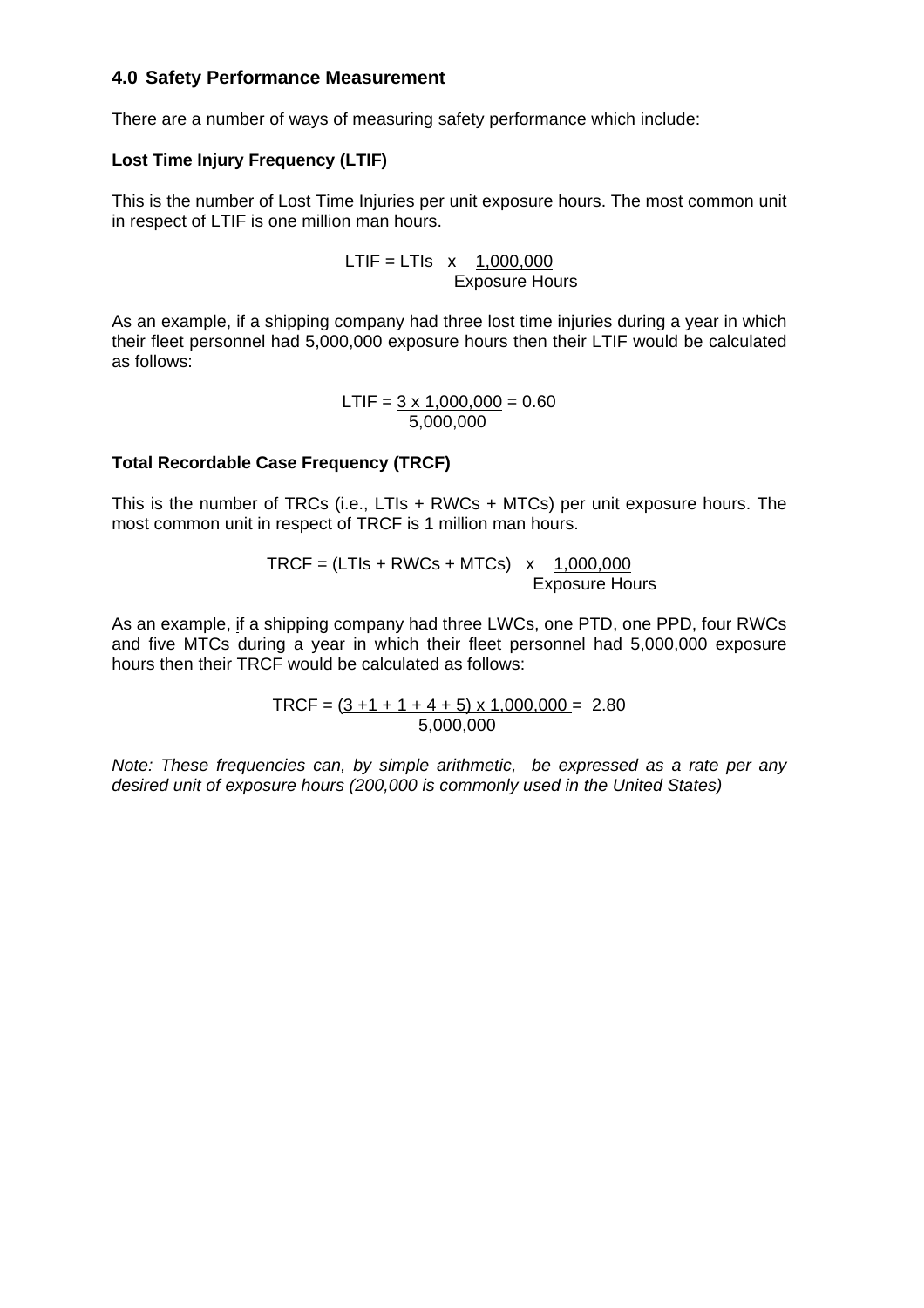### **5.0 Assessment of Work Related Accidents**

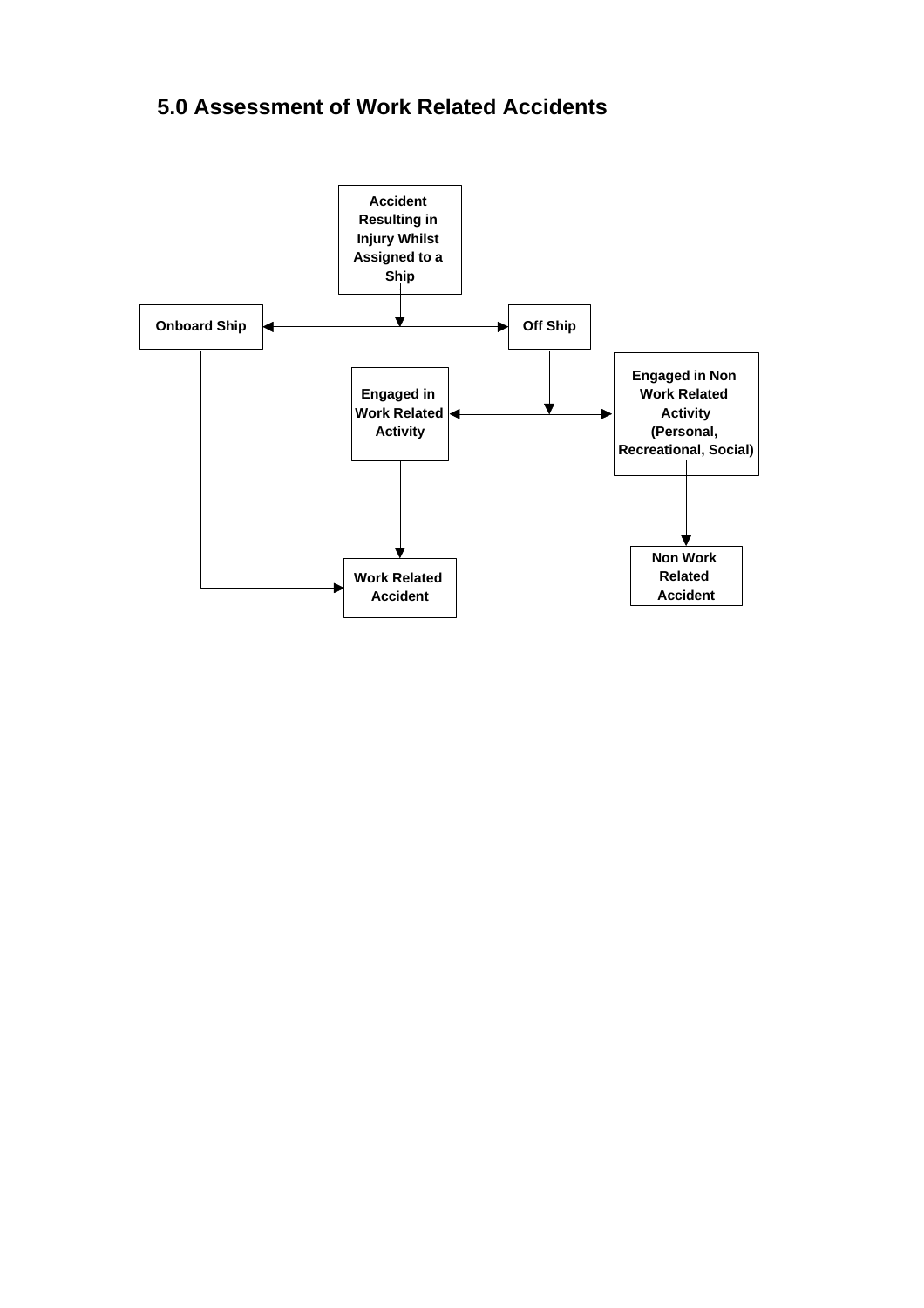